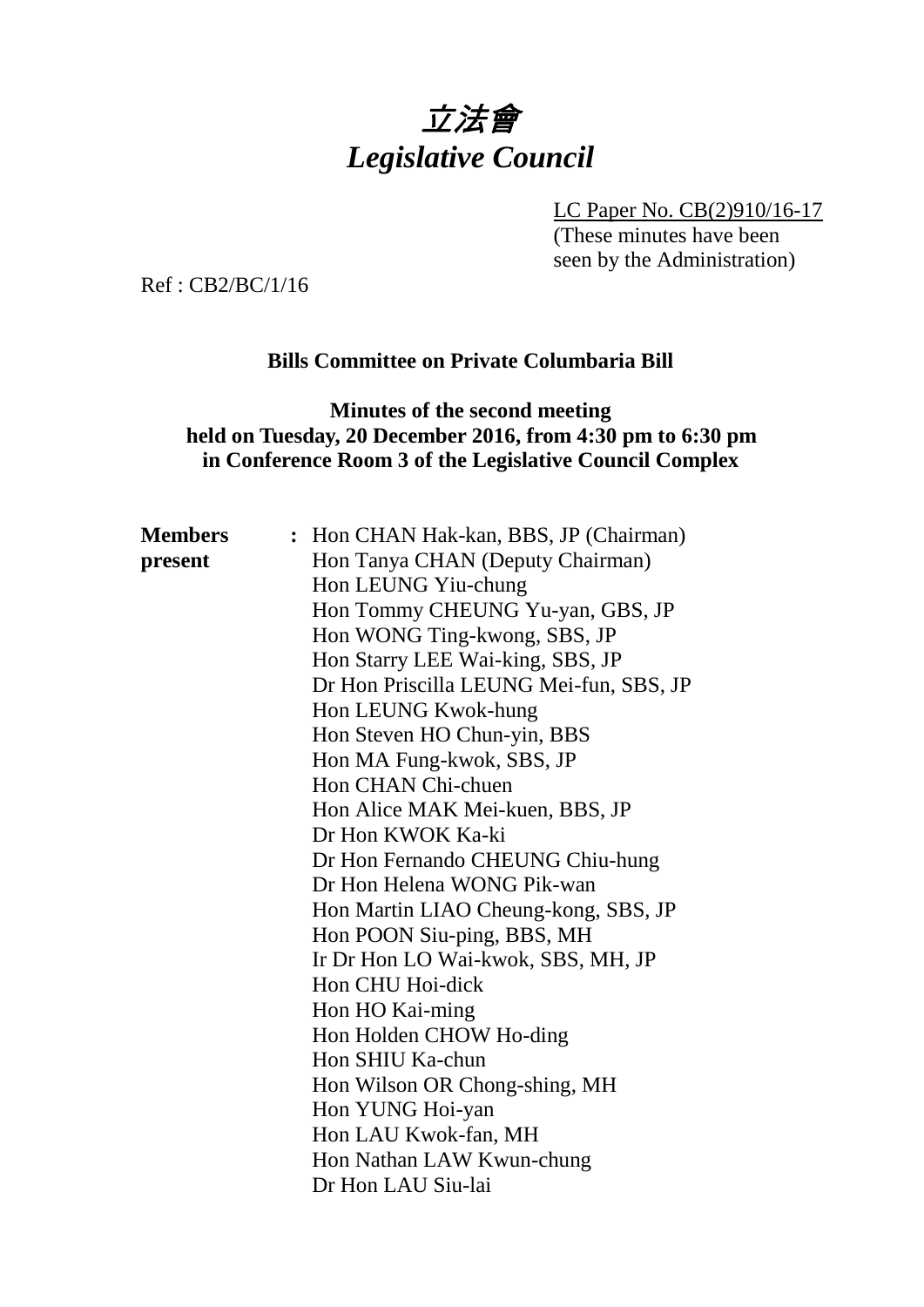| <b>Members</b> | : Hon Paul TSE Wai-chun, JP       |
|----------------|-----------------------------------|
| absent         | Hon LEUNG Che-cheung, BBS, MH, JP |
|                | Dr Hon Elizabeth QUAT, JP         |
|                | Dr Hon Junius HO Kwan-yiu, JP     |
|                | Hon CHEUNG Kwok-kwan, JP          |
|                | Hon LUK Chung-hung                |

## **Public Officers :** Item II **attending**

Mr Daniel CHENG, JP Deputy Secretary for Food and Health (Food) 1 Food and Health Bureau

Miss Diane WONG Principal Assistant Secretary for Food and Health (Food) 2 Food and Health Bureau

Mr Peter SZE Senior Government Counsel Department of Justice

Miss Cindy CHEUK Senior Government Counsel Department of Justice

Mr CHIU Yu-chow Assistant Director (Grade Management and Development) Food and Environmental Hygiene Department

Mr Thomas LEUNG Assistant Director/ New Buildings 1 Buildings Department

Ms Doris CHOW Assistant Director (Estate Management) (Lands Administration Office/ Headquarters) Lands Department

Ms Christine TSE Assistant Director of Planning /Special Duties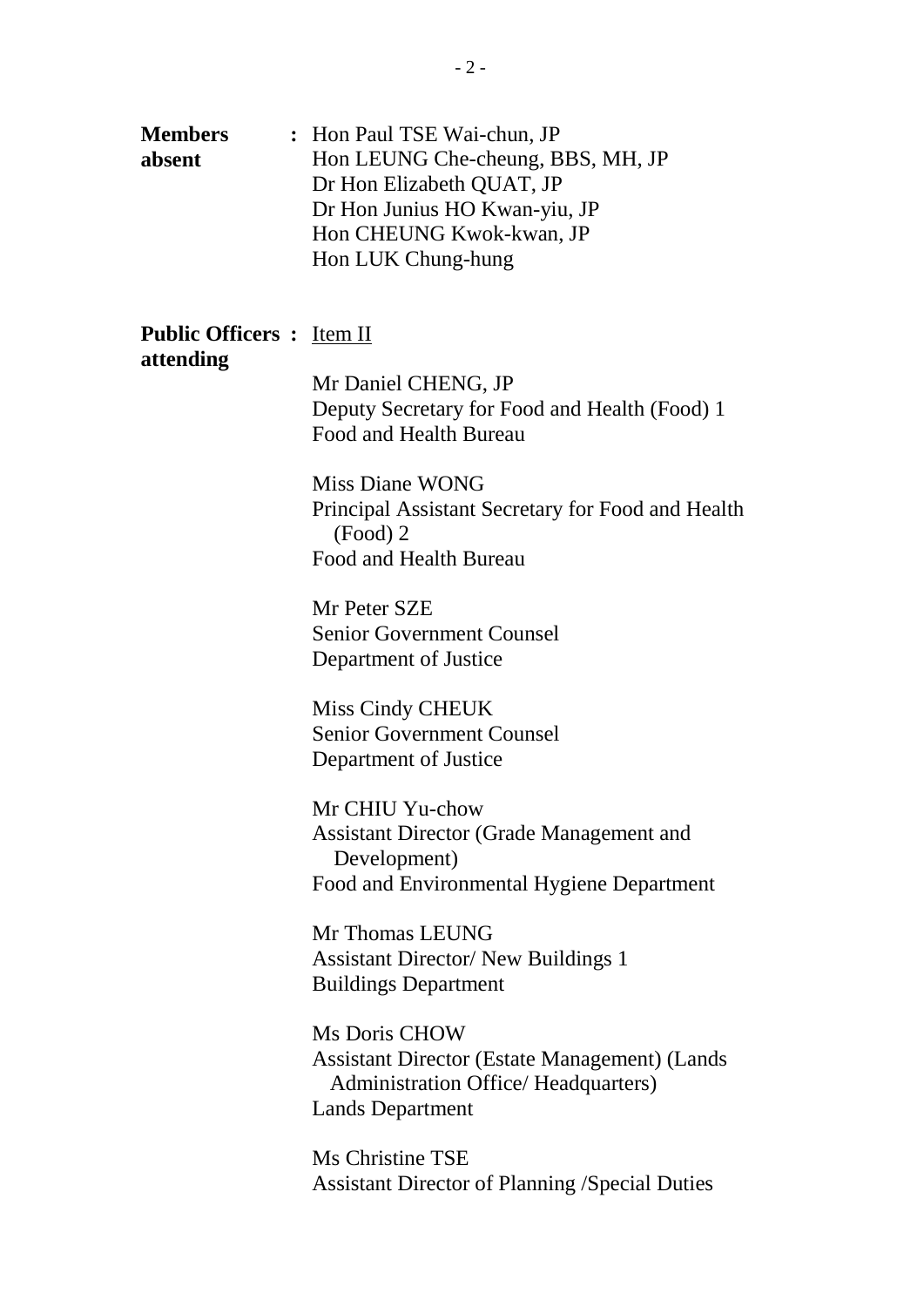#### Planning Department

| <b>Clerk</b> in<br><i>attendance</i> | : Mr Colin CHUI<br>Chief Council Secretary (2) 4  |
|--------------------------------------|---------------------------------------------------|
| <b>Staff</b> in<br><i>attendance</i> | : Ms Wendy KAN<br>Assistant Legal Adviser 6       |
|                                      | Ms Catherina YU<br>Senior Council Secretary (2) 4 |
|                                      | Miss Meisy KWOK<br>Legislative Assistant (2) 6    |

#### **I. Issues raised at the last meeting** [LC Paper No. CB(2)400/16-17]

#### Arrangement for receiving public views on the Private Columbaria Bill

The Chairman said that members' views were sought on the arrangement for receiving public views on the Private Columbaria Bill vide LC Paper No. CB(2)400/16-17 issued on 13 December 2016. 27 members had replied by the deadline on 16 December 2016. Of them, 19 members suggested inviting members of the public to make only written submissions to the Bills Committee, eight members suggested inviting members of the public to make both written submissions and oral representations to the Bills Committee and no member suggested inviting members of the public to make only oral representations to the Bills Committee. The Chairman said that the Bills Committee would only invite written submissions from interested parties on the Bill. Members agreed.

### **II. Meeting with the Administration** [File Ref.: FH CR 2/3751/07; LC Paper Nos. CB(3)113/16-17, LS10/16-17, CB(2)345/16-17(01) to (05), CB(2)384/16-17(01), CB(2)449/16-17(01) to (03), CB(2)459/16-17(01), CB(2)1843/15-16 and CB(2)1860/15-16(01)]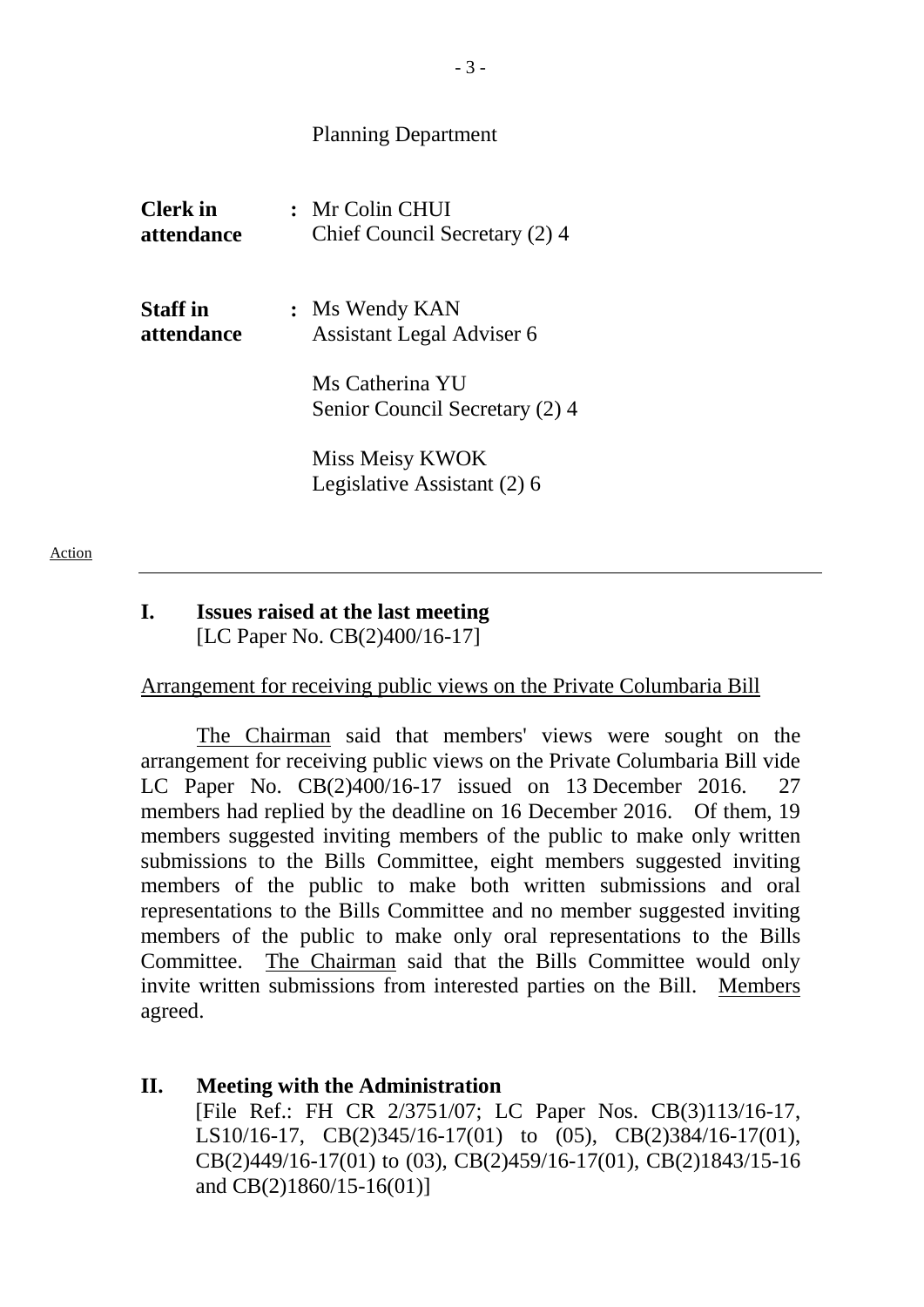Action

2. The Bills Committee deliberated (index of proceedings attached at **Annex**).

3. The Administration had undertaken to keep in view the implementation of the Private Columbaria Ordinance ("the Ordinance"), propose amendments to the Ordinance as and when necessary and conduct a review of the Ordinance in any event around three years after enactment.

## **III. Date of next meeting**

4. Members noted that the next meeting would be held on Friday, 13 January 2017 at 10:45 am.

## **IV. Any other business**

5. There being no other business, the meeting ended at 6:26 pm.

Council Business Division 2 Legislative Council Secretariat 1 March 2017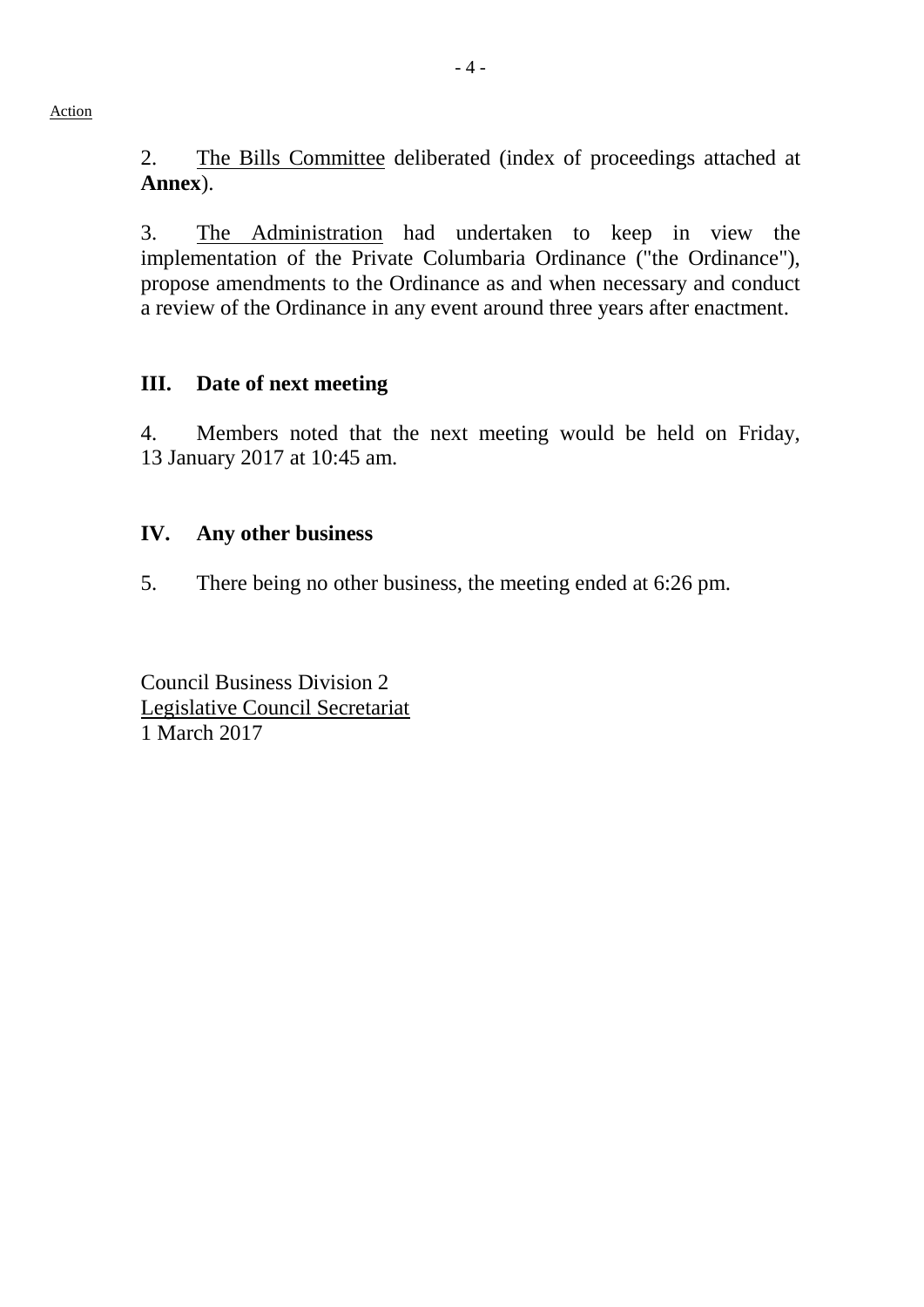# **Proceedings of the second meeting of the Bills Committee on Private Columbaria Bill on Tuesday, 20 December 2016, from 4:30 pm to 6:30 pm in Conference Room 3 of the Legislative Council Complex**

| <b>Time marker</b>                                   | Speaker(s)                                         | Subject(s)                                                                                                                                                                                                                                                                                                                                                                                                                                                                         | <b>Action</b><br>required |  |
|------------------------------------------------------|----------------------------------------------------|------------------------------------------------------------------------------------------------------------------------------------------------------------------------------------------------------------------------------------------------------------------------------------------------------------------------------------------------------------------------------------------------------------------------------------------------------------------------------------|---------------------------|--|
| Agenda item $I - I$ ssues raised at the last meeting |                                                    |                                                                                                                                                                                                                                                                                                                                                                                                                                                                                    |                           |  |
| 000838-000959                                        | Chairman                                           | Members<br>agreed<br>on the arrangement<br>for<br>receiving public views on the Private Columbaria<br>Bill ("the Bill").                                                                                                                                                                                                                                                                                                                                                           |                           |  |
| 001000-001018                                        | Chairman                                           | Members noted the<br>submissions from the<br>following deputations:<br>(a) 性 小 眾 團<br>體 (LC<br>Paper<br>No.<br>$CB(2)449/16-17(02));$<br>(b) The Covenant of Rainbow (LC Paper No.<br>$CB(2)449/16-17(03));$<br>(c) Hong Kong Columbarium<br>Merchants<br>Association Limited<br>(LC)<br>Paper<br>No.<br>$CB(2)459/16-17(01));$<br>(d) Memorial Park Hong Kong (LC Paper No.<br>$CB(2)475/16-17(01))$ ; and<br>(e) DAB Kowloon City Branch (LC Paper No.<br>$CB(2)475/16-17(02)).$ |                           |  |
|                                                      | Agenda item $II$ – Meeting with the Administration |                                                                                                                                                                                                                                                                                                                                                                                                                                                                                    |                           |  |
| 001019-003221                                        | Chairman<br>Administration                         | The Administration's briefing on its paper<br>entitled "Key issues of Concern discussed at the<br>Bills Committee formed under the Fifth LegCo<br>with Committee stage amendments incorporated<br>into the re-introduced Bill" ("this Bill") (LC<br>Paper No. CB(2)449/16-17(01)).                                                                                                                                                                                                 |                           |  |
| 003222-004340                                        | Chairman<br>Mr CHAN Chi-chuen<br>Administration    | <u>Item 3 of LC Paper No. CB(2)449/16-17(01)</u><br>The Administration's response to Mr CHAN<br>Chi-chuen's concern regarding whether domestic<br>premises which comprised many sub-divided<br>flats and kept more than 10 containers of ashes in<br>total complied with the requirement of domestic                                                                                                                                                                               |                           |  |

keeping of ashes under the Bill if each sub-divided flat therein kept not more than 10

containers of ashes.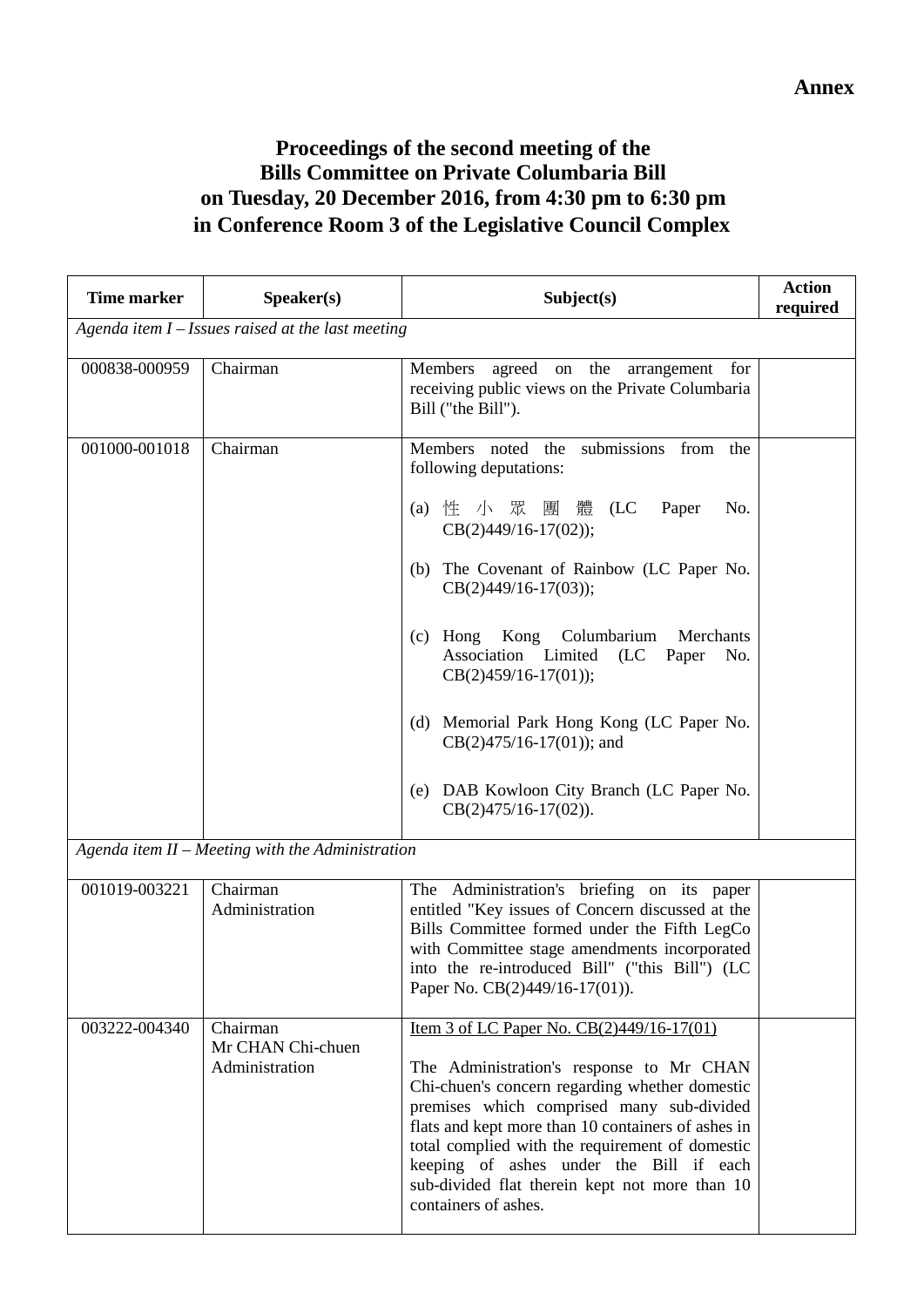| <b>Time marker</b> | Speaker(s) | Subject(s)                                                                                                                                                                                                                                                                                                                                                                                                                                                                                                                                                                                                                                                                                                                                                                                                                         | <b>Action</b><br>required |
|--------------------|------------|------------------------------------------------------------------------------------------------------------------------------------------------------------------------------------------------------------------------------------------------------------------------------------------------------------------------------------------------------------------------------------------------------------------------------------------------------------------------------------------------------------------------------------------------------------------------------------------------------------------------------------------------------------------------------------------------------------------------------------------------------------------------------------------------------------------------------------|---------------------------|
|                    |            | <u>Item 5 of LC Paper No. CB(2)449/16-17(01)</u>                                                                                                                                                                                                                                                                                                                                                                                                                                                                                                                                                                                                                                                                                                                                                                                   |                           |
|                    |            | Mr CHAN's concern that some operators of dated<br>columbaria (i.e. pre-cut-off columbaria which<br>had commenced operation before 1 January<br>1990)<br>might<br>overstate<br>the<br>number<br>of<br>pre-cut-off-time-sold (the cut-off time was 8:00<br>am on 18 June 2014) niches and his enquiry<br>about whether the Administration would examine<br>all agreements for the sale of interment rights<br>("the agreements").                                                                                                                                                                                                                                                                                                                                                                                                    |                           |
|                    |            | The Administration's response that it would not<br>be practical nor feasible to examine each and<br>That said, information on<br>every agreement.<br>niches (including the number of and photos on<br>sold and occupied niches, sold but not yet<br>occupied niches, and niches available for sale)<br>collected<br>through<br>the<br>administrative<br>was<br>Notification<br>Scheme<br>("the<br>Notification<br>Scheme"). Operators of dated columbaria were<br>required to keep the agreements and records of<br>interment for future examination by the future<br>Private Columbaria Licensing Board ("Licensing<br>Board"). This would help forestall abuse of the<br>arrangements applicable to pre-cut-off sold<br>niches of dated columbaria seeking exemption.                                                            |                           |
|                    |            | Mr CHAN's concern about the purchase of<br>unsold niches in dated columbaria by a person or<br>a company for the purpose of reselling such<br>niches later and his enquiry about whether<br>transfer of niches were allowed under the Bill.<br>The Administration advised that to qualify for<br>exemption, dated columbaria were not allowed to<br>sell or let niches after the cut-off time.<br>Exempted columbaria must cease the selling or<br>letting of any niches after the cut-off time.<br>There were restrictions in the Bill, if enacted, on<br>the change of dedicated persons of pre-cut-off<br>sold niches in exempted columbaria. As to the<br>change of dedicated persons of sold niches in<br>licensed columbaria, it would depend on the<br>agreements entered into between the operators<br>and the purchasers. |                           |
|                    |            | <u>Item 9 of LC Paper No. CB(2)449/16-17(01)</u>                                                                                                                                                                                                                                                                                                                                                                                                                                                                                                                                                                                                                                                                                                                                                                                   |                           |
|                    |            | Mr CHAN's enquiry and the Administration's<br>response regarding whether operators of private<br>columbaria were allowed to impose any fees or<br>charges beyond what was agreed in an<br>agreement, or not in accordance with any<br>mechanism for their future revision as specified<br>in the agreement.                                                                                                                                                                                                                                                                                                                                                                                                                                                                                                                        |                           |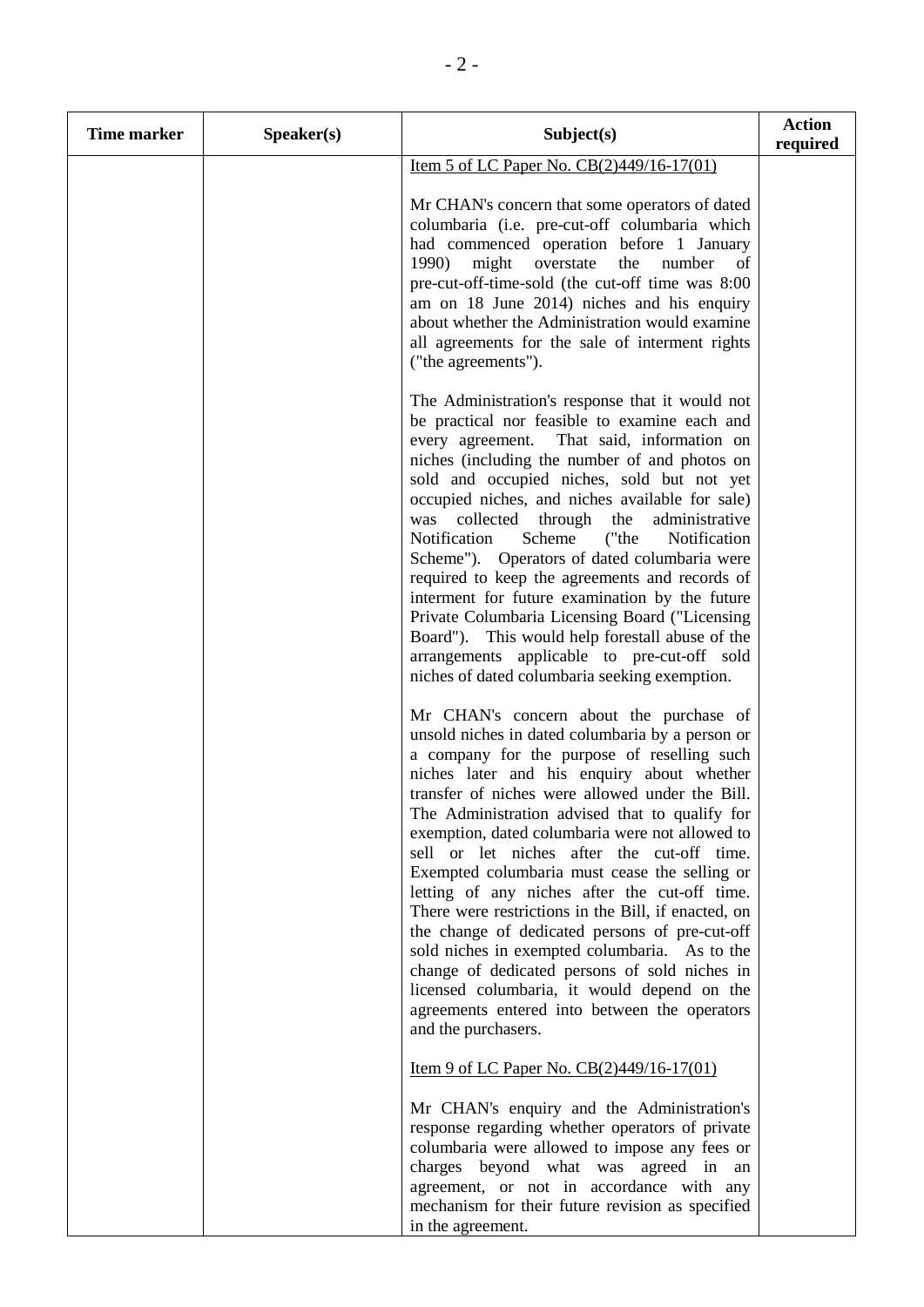| <b>Time marker</b>           | Speaker(s)                                                       | Subject(s)                                                                                                                                                                                                                                                                                                                                                                                                                                                                                                                                   | <b>Action</b><br>required |
|------------------------------|------------------------------------------------------------------|----------------------------------------------------------------------------------------------------------------------------------------------------------------------------------------------------------------------------------------------------------------------------------------------------------------------------------------------------------------------------------------------------------------------------------------------------------------------------------------------------------------------------------------------|---------------------------|
| Clause-by-clause examination |                                                                  |                                                                                                                                                                                                                                                                                                                                                                                                                                                                                                                                              |                           |
| 004341-004955                | Chairman<br>Administration                                       | Examination of Part 1 - clauses 1 to 3                                                                                                                                                                                                                                                                                                                                                                                                                                                                                                       |                           |
| 004956-005807                | Chairman<br>Administration<br>Mr CHAN Chi-chuen                  | Examination of Part 1 - clause 4<br>Enquiries of the Chairman and Mr CHAN<br>Chi-chuen and the Administration's response<br>regarding whether the Undertakers of Burials<br>Regulation (Cap. 132 sub. leg. CB) specified the<br>time limit of temporary keeping of ashes by<br>licensed undertakers of burials.                                                                                                                                                                                                                              |                           |
|                              |                                                                  | Mr CHAN Chi-chuen's enquiries and the<br>Administration's response regarding whether<br>paying worship to the deceased in the premises<br>of licensed undertakers of burials was allowed as<br>well as the number and locations of licensed<br>undertakers of burials.                                                                                                                                                                                                                                                                       |                           |
|                              |                                                                  | Mr CHAN's view that if licensed undertakers of<br>burials were allowed to collect management fees<br>or storage fees, the premises concerned were in<br>effect private columbaria which were not<br>regulated by the Private Columbaria Ordinance<br>("the Ordinance").                                                                                                                                                                                                                                                                      |                           |
|                              |                                                                  | The Administration advised that while the<br>Ordinance did not apply to the specified premises<br>of licensed undertakers of burials, they would<br>continue to be regulated by Cap. 132 sub. leg.<br>CB.<br>Temporary storage of ashes at the<br>premises of an undertaker had not been allowed<br>if the relevant application for an undertaker<br>licence was submitted in or after December 2008.<br>At present, there remained 81 undertakers whose<br>licences did not forbid the temporary storage of<br>ashes within their premises. |                           |
|                              |                                                                  | The Chairman's enquiry and the Administration's<br>response regarding the arrangements applicable<br>The<br>Administration's<br>stonemasons.<br>to<br>explanation of the administrative arrangement<br>that could be put in place for returning ashes<br>which were<br>handled by<br>stonemasons<br>to<br>descendants.                                                                                                                                                                                                                       |                           |
| 005808-010032                | Chairman<br>Administration                                       | Examination of Part 1 - clauses 5 and 6                                                                                                                                                                                                                                                                                                                                                                                                                                                                                                      |                           |
| 010033-011053                | Chairman<br>Administration<br>Mr CHAN Chi-chuen<br>Dr KWOK Ka-ki | Examination of Part 1 - clause 7<br>Chi-chuen's enquiry<br>CHAN<br>Mr<br>and<br>the<br>Administration's response regarding regulation of                                                                                                                                                                                                                                                                                                                                                                                                     |                           |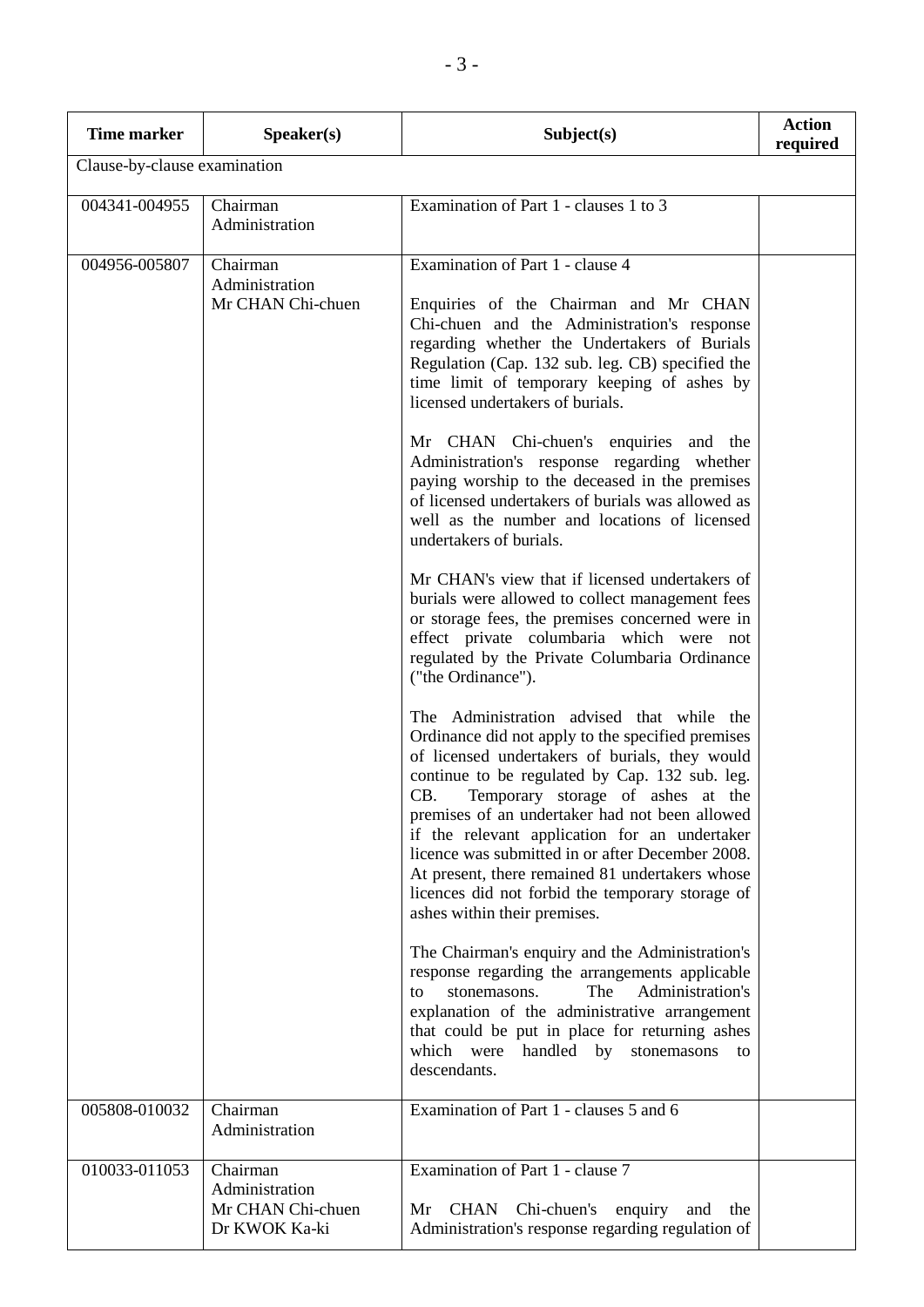| <b>Time marker</b> | Speaker(s)                 | Subject(s)                                                                                                                                                                                                                                                                                                                                                                                                                                                                                                                       | <b>Action</b><br>required                   |
|--------------------|----------------------------|----------------------------------------------------------------------------------------------------------------------------------------------------------------------------------------------------------------------------------------------------------------------------------------------------------------------------------------------------------------------------------------------------------------------------------------------------------------------------------------------------------------------------------|---------------------------------------------|
|                    | Mr LEUNG Kwok-hung<br>ALA6 | New Territories ("NT") small houses which were<br>columbaria<br>for<br>operation.<br>The<br>used<br>Administration's advice that where not permitted<br>under lease, new territories exempted houses<br>could apply to the Lands Department ("LandsD")<br>for regularization in accordance with established<br>mechanism.                                                                                                                                                                                                        |                                             |
|                    |                            | <b>KWOK</b><br>Ka-ki's<br>Dr<br>enquiry<br>and<br>the<br>Administration's response in relation to<br>the<br>keeping of a large number of containers of ashes<br>in sub-divided flats and small-size separate<br>household units.                                                                                                                                                                                                                                                                                                 |                                             |
|                    |                            | Dr KWOK's view and the Administration's<br>response on imposing a requirement on the area<br>household units to qualify for domestic<br>of<br>keeping of ashes under the Bill.                                                                                                                                                                                                                                                                                                                                                   |                                             |
|                    |                            | Mr LEUNG Kwok-hung's view that ashes kept in<br>domestic premises should be confined to those of<br>family members of the occupiers, in order to<br>prevent domestic premises from being used as<br>columbaria<br>private<br>in<br>disguise.<br>The<br>Administration's response that clause 7 sought to<br>cater for keeping ashes in domestic premises (i.e.<br>solely or principally for residential purposes and<br>constituting a separate household unit).                                                                 |                                             |
|                    |                            | ALA6 informed members of the concerns raised<br>by the former Bills Committee about the keeping<br>of synthetic materials transformed from ashes at<br>domestic premises and the Administration's<br>undertaking to keep in view the implementation<br>of the Ordinance, propose amendments to the<br>Ordinance as and when necessary, and conduct a<br>review of the Ordinance in any event around<br>three years after enactment.                                                                                              | Admin<br>(paragraph 3<br>of the<br>minutes) |
|                    |                            | In response to the Chairman's enquiry, the<br>Administration's advice that it would honour the<br>aforesaid undertaking.                                                                                                                                                                                                                                                                                                                                                                                                         |                                             |
|                    |                            | Mr CHAN Chi-chuen's view that under the NT<br>Small House Policy, NT small houses should be<br>for residential use only and allowing use of NT<br>small houses as private columbaria to apply for<br>regularization was a deviation from the NT Small<br>House Policy.<br>The Administration's response<br>that the user clause of such leases was on<br>"non-industrial use". The relevant government<br>departments and the Licensing Board would take<br>into account a number of factors in considering<br>the applications. |                                             |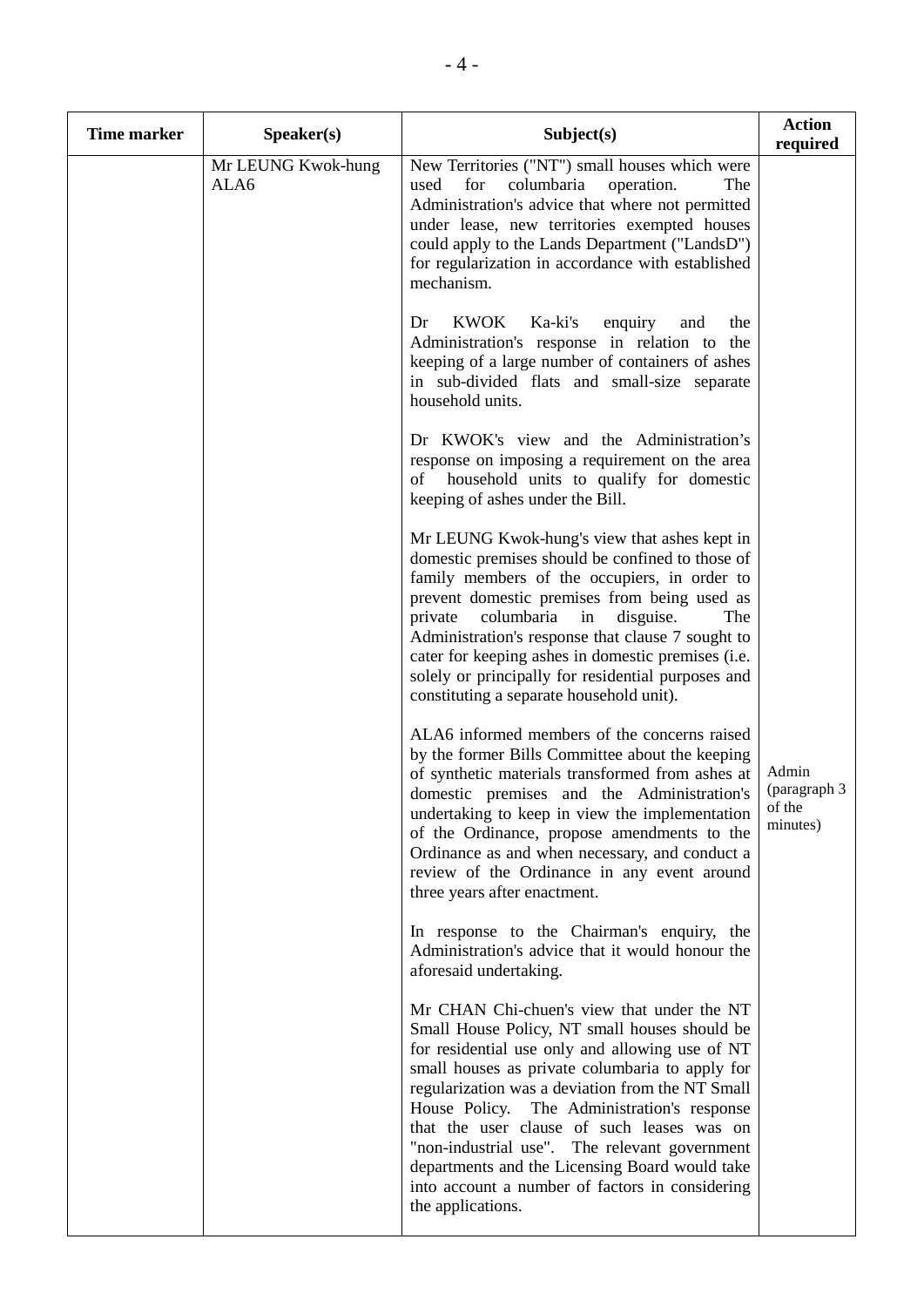| <b>Time marker</b> | Speaker(s)                                                                                   | Subject(s)                                                                                                                                                                                                                                                                                                                                                                                                                                                                                                                                                                                                                                                                                                                                                                                                                                                                                                                                                                                                                                             | <b>Action</b><br>required |
|--------------------|----------------------------------------------------------------------------------------------|--------------------------------------------------------------------------------------------------------------------------------------------------------------------------------------------------------------------------------------------------------------------------------------------------------------------------------------------------------------------------------------------------------------------------------------------------------------------------------------------------------------------------------------------------------------------------------------------------------------------------------------------------------------------------------------------------------------------------------------------------------------------------------------------------------------------------------------------------------------------------------------------------------------------------------------------------------------------------------------------------------------------------------------------------------|---------------------------|
| 011154-011429      | Chairman<br>Administration                                                                   | Examination of Part 3 - clause 10                                                                                                                                                                                                                                                                                                                                                                                                                                                                                                                                                                                                                                                                                                                                                                                                                                                                                                                                                                                                                      |                           |
|                    |                                                                                              |                                                                                                                                                                                                                                                                                                                                                                                                                                                                                                                                                                                                                                                                                                                                                                                                                                                                                                                                                                                                                                                        |                           |
| 011430-011959      | Chairman<br>Administration<br>Mr CHAN Chi-chuen<br>Mr Holden CHOW                            | Examination of Part 3 - clause 11<br>CHAN Chi-chuen's enquiry<br>Mr<br>and<br>the<br>Administration's response regarding whether a<br>consumer committed an offence if he/she, having<br>known that a private columbarium operated<br>without a licence, still leased or purchased an<br>interment right from the columbarium concerned.<br>In response to Mr Holden CHOW's enquiry, the<br>Administration advised that "tenant" and "lessee"<br>mentioned in clause $11(1)(b)$ did not refer to a<br>purchaser of an interment right but to the<br>tenant/lessee of the columbarium premises<br>concerned.                                                                                                                                                                                                                                                                                                                                                                                                                                            |                           |
| 012000-012511      | Chairman<br>Administration<br>Deputy Chairman<br>ALA6                                        | Examination of Part 4 - Division 1, clauses 12<br>and 13<br>Deputy Chairman's enquiry and ALA6's response<br>regarding the reasons for describing the quantity<br>of ashes by using "多少份骨灰" in the Chinese<br>text of clause 12.                                                                                                                                                                                                                                                                                                                                                                                                                                                                                                                                                                                                                                                                                                                                                                                                                       |                           |
| 012512-012812      | Chairman<br>Administration                                                                   | Examination of Part 4 - Division 1, clause 14                                                                                                                                                                                                                                                                                                                                                                                                                                                                                                                                                                                                                                                                                                                                                                                                                                                                                                                                                                                                          |                           |
| 012813-013945      | Chairman<br>Administration<br>Mr Holden CHOW<br>Deputy Chairman<br>ALA6<br>Mr CHAN Chi-chuen | Examination of Part 4 - Division 1, clause 15<br>CHOW's<br>Mr<br>Holden<br>enquiry<br>the<br>and<br>Administration's response regarding the rationale<br>of capping the validity period of a licence at 10<br>years but not imposing the same cap on the<br>validity period for an exemption.<br>Chairman's<br>Deputy<br>enquiry<br>the<br>and<br>Administration's<br>regarding<br>the<br>response<br>composition, meeting intervals, the Secretariat,<br>Licensing<br>Board.<br>etc.<br>the<br>The<br>of<br>Administration's explanation of Schedule 1<br>which concerned the Licensing Board.<br>ALA6 drew members' attention to clause $15(6)$<br>which concerned the status of a specified<br>instrument (i.e. a licence, an exemption or a<br>temporary suspension of liability ("TSOL")) in<br>respect of which an application for renewal or<br>extension was made in accordance with section<br>14, and which expired prior to the determination<br>by the Licensing Board of the application<br>pending the determination of the application. |                           |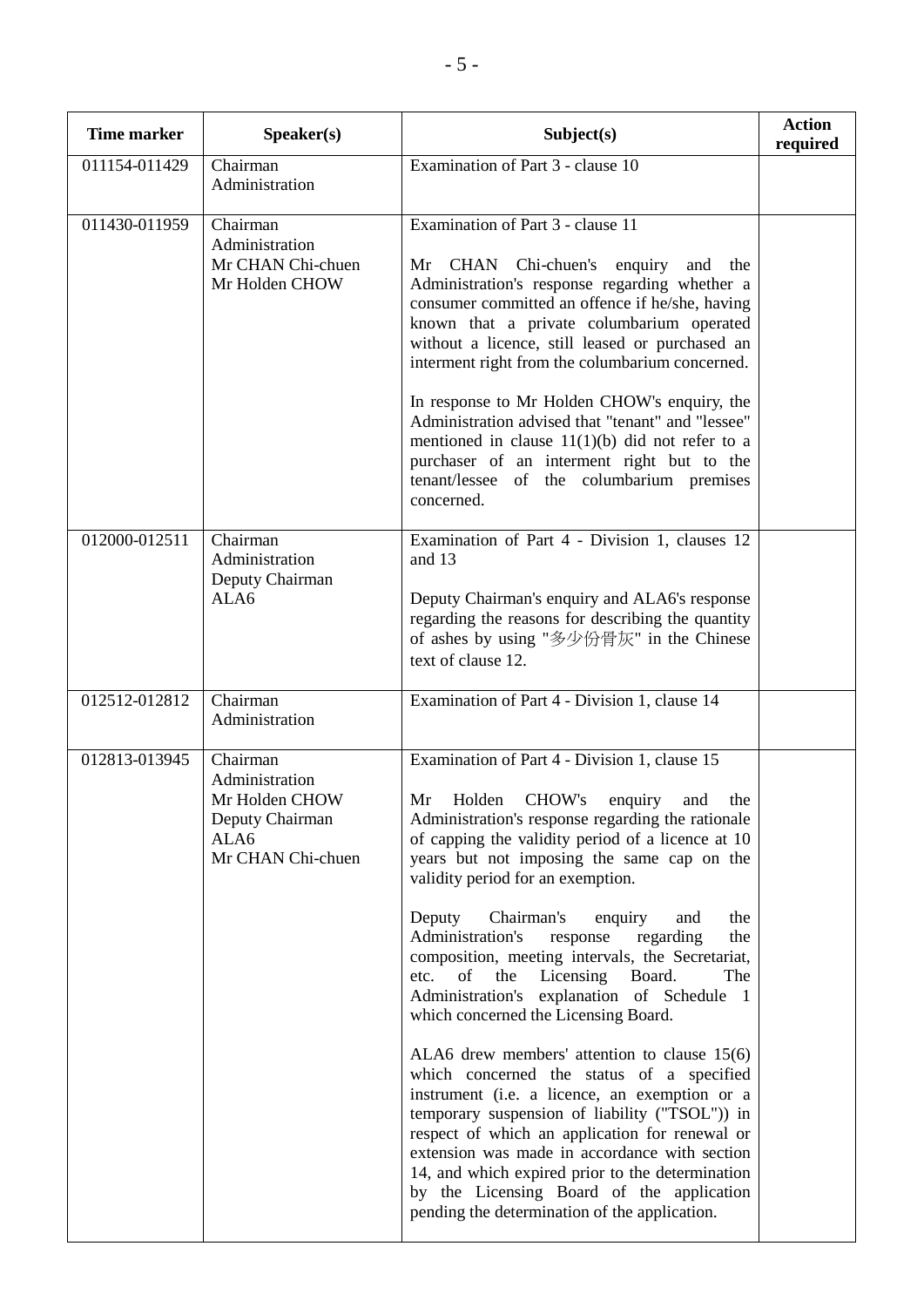| <b>Time marker</b> | Speaker(s)                                           | Subject(s)                                                                                                                                                                                                                                                                                                                                                                                                                                                                                                                                                                                                                                                                                                          | <b>Action</b><br>required |
|--------------------|------------------------------------------------------|---------------------------------------------------------------------------------------------------------------------------------------------------------------------------------------------------------------------------------------------------------------------------------------------------------------------------------------------------------------------------------------------------------------------------------------------------------------------------------------------------------------------------------------------------------------------------------------------------------------------------------------------------------------------------------------------------------------------|---------------------------|
|                    |                                                      | Given that under clause $15(8)$ , the validity period<br>of a TSOL could be extended once upon the<br>expiry of its three-year validity period, Mr<br>CHAN Chi-chuen's view that the validity period<br>of a TSOL could be six years, which in his view<br>was too long.                                                                                                                                                                                                                                                                                                                                                                                                                                            |                           |
|                    |                                                      | The Administration's response that clause $15(8)$<br>gave the Licensing Board the necessary<br>flexibility to extend a TSOL more than once<br>under exceptional circumstances.<br>While the<br>maximum validity period of a TSOL was three<br>years, the Licensing Board would consider the<br>validity period of a TSOL on a case-by-case basis<br>and the validity period of TSOLs could be shorter<br>than three years.                                                                                                                                                                                                                                                                                          |                           |
|                    |                                                      | The Chairman's remarks that the holder of a<br>TSOL was required to take, with reasonable<br>expedition, all necessary steps towards meeting<br>the requirements for a licence or exemption and<br>obtaining the issue of the licence or exemption<br>before the expiry of the TSOL.                                                                                                                                                                                                                                                                                                                                                                                                                                |                           |
| 013946-014146      | Chairman<br>Administration                           | Examination of Part 4 - Division 1, clause 16                                                                                                                                                                                                                                                                                                                                                                                                                                                                                                                                                                                                                                                                       |                           |
| 014147-014806      | Chairman<br>Administration<br>ALA6<br>Mr Holden CHOW | Examination of Part 4 - Division 2, clause 17<br>ALA6's advice that columbarium premises which<br>were acquired through adverse possession as<br>confirmed by the court did not fulfil the<br>requirements under clause $17(1)(b)$ .<br>Mr Holden CHOW's concern that ashes kept at<br>columbarium premises which were acquired<br>through adverse possession as confirmed by the<br>court might need to be disposed of as these<br>columbaria would not be eligible to apply for a<br>The Administration's response that<br>licence.<br>according to the information collected through<br>Notification<br>Scheme,<br>none<br>of<br>the<br>the<br>columbarium premises were acquired through<br>adverse possession. |                           |
| 014807-015229      | Chairman<br>Administration<br>Mr CHAN Chi-chuen      | Examination of Part 4 - Division 2, clause 18<br>The Administration's response to Mr CHAN<br>Chi-chuen's enquiry regarding whether NT small<br>houses were eligible for modifications under<br>clause 18 of the Bill.<br>The Administration's<br>advice that clause 18 of the Bill provided for<br>modifications of clause 17 for pre-cut-off<br>columbaria under strictly-defined criteria.                                                                                                                                                                                                                                                                                                                        |                           |